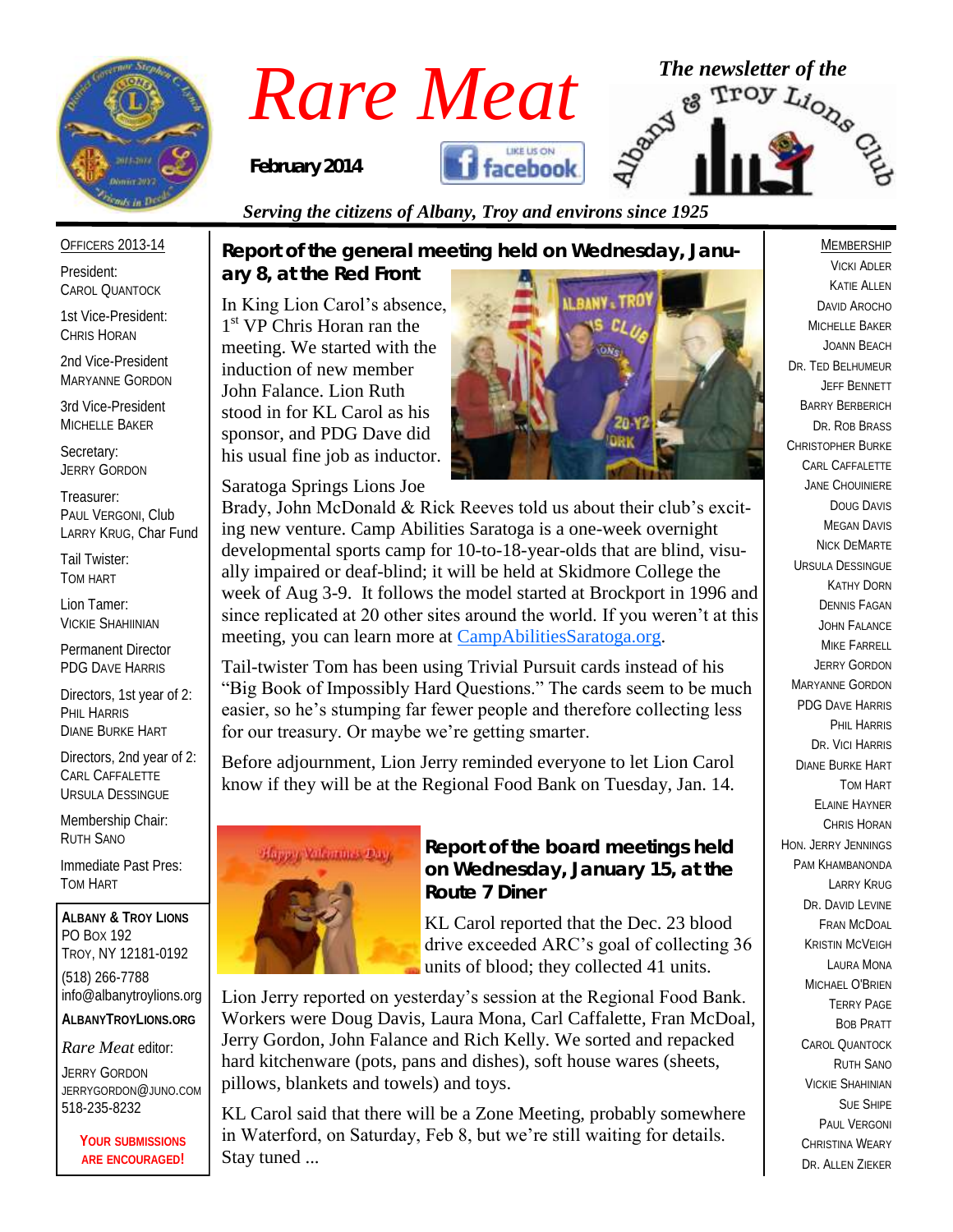We discussed whether we should get a table at the Albany Jewish Community Center's Health Fair, which will be held on May 4. Because of the limited exposure and the cost (\$180), we voted not to participate this year.

As we discussed the limited exposure we would have gotten from the health fair, it again brought home the importance of having an effective PR Chair. KL Carol will appoint a PR chair. *[See page 3 for details.]*

Realizing that we now have 7 members who are blind or visually impaired, we decided that we ought to have some activities specifically for them. KL Carol will appoint a chair for this. *[See page 3 for details.]*

It's been a number of years since we've held one of our auctions. These were always a great way for Lions and friends to do some house-cleaning and raise a few bucks for our treasury. KL Carol will appoint a committee to arrange this fun evening, which will probably be in May.

Lions Diane and Tom will chair wreath sales again next fall, but there will no longer be home deliveries, unless we can get a few volunteers and a truck. We've got about 10 months to think about it. Check with Diane or Tom to see exactly what's required if you're interested in volunteering.

Lion Maryanne is working on several requests for glasses for children, and KL Carol is working on one hearing aid request.

Lion Jerry reported that we received another \$63 in seal-campaign contributions, bring the total so far to \$723. This is the first time since 2006 that the total has been below \$1000. It's not too late to make a donation.

It's time to order Easter Bunnies to support the Lions Eye Institute. As we have done for the past few years, we voted to make a \$50 donation to LEI instead of getting involved with ordering, storage and distribution. However, since several of our members do like the bunnies for themselves or as gifts, we will arrange a way for them to get bunnies from neighboring clubs. KL Carol will appoint a chair for this. *[See page 3 for details.]*

We voted to donate \$1000 to LCIF for hurricane relief in the Philippines.

We voted to donate \$100 to VISIONS.

Lion Ruth has applied for grants from WGY and Stewart's.

## **BRING A POTENTIAL MEMBER TO A MEETING**

#### *Thanks, Lion Joann…*

Last month's issue should have included the fact that in December, we purchased \$250 worth of gifts for four developmentally disabled young men who share a home at Vanderheyden. By "we," I mean **Lion Joann Beach**, who has been doing an outstanding job on this annual project for a number of years. She singlehandedly buys the gifts and delivers them, and we can't thank her enough. Here's what she bought this year:

For Ben - hooded sweatshirt, Kelly Clarkson's Greatest Hits CD, Life Game.

For Darren - hooded sweatshirt, Kelly Clarkson's Wrapped in Red CD, latch hook kit.

For Ray - hooded sweatshirt, Marshall Mathers LP2 CD, Golf Leadbetter Beginner to Winner DVD.

For Brandon - hooded sweatshirt, Now That's What I Call Country CD, Happy Days DVD.

For all - \$50.00 gift card to Hannaford.

*Our next meeting ...*

Our next meeting will be on the **Wednesday, February 5** at 6 PM at the Red Front. Our speaker will be Michael Kennedy, NYS Victim Services Leader at Mothers Against Drunk Driving (MADD).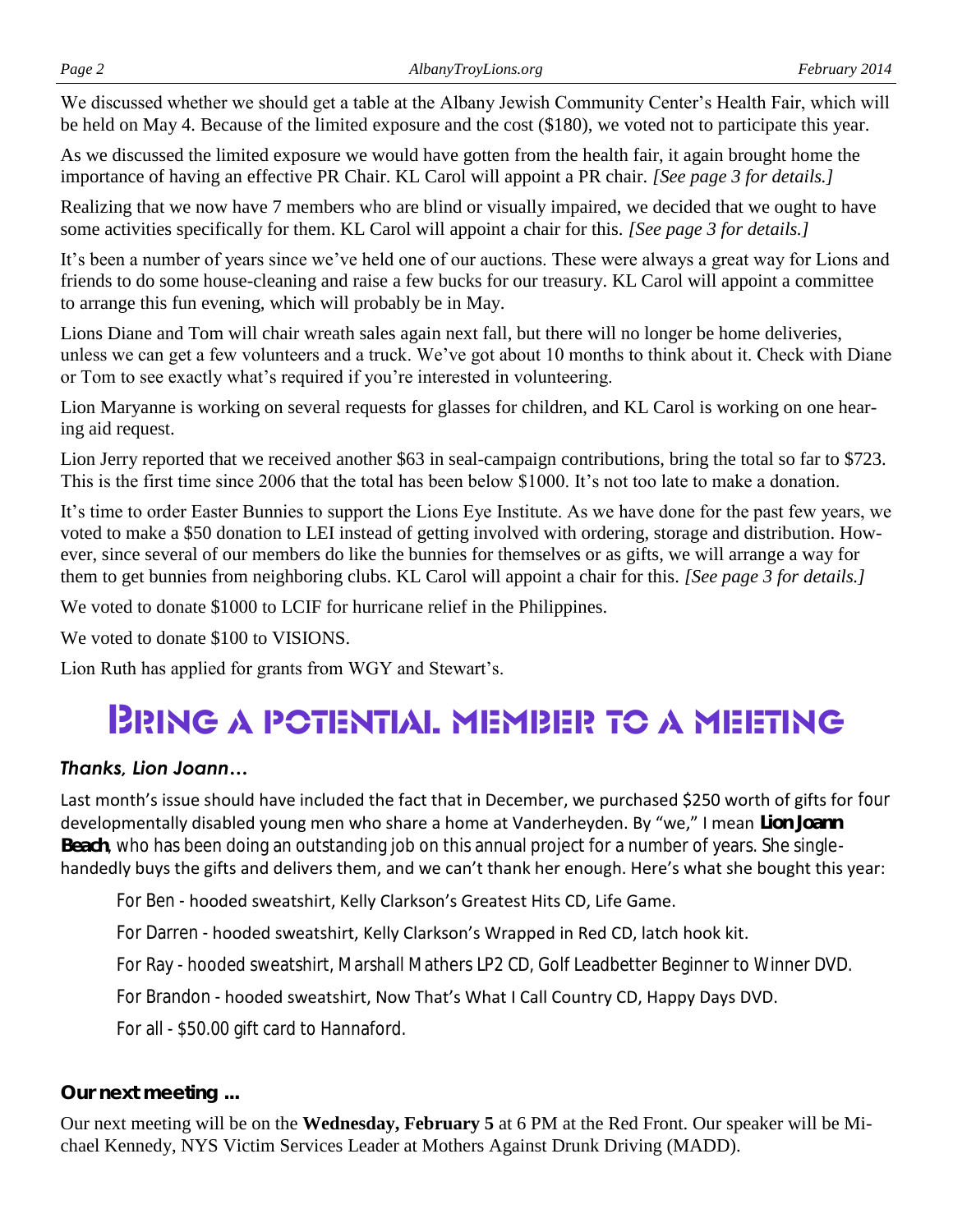

**Lion Laura Mona** is now our Public Relations chair. We've been "hiding our light under a bushel" for far too long, and it's time we told the world of the many good things we do. I'm sure that Lion Laura will get us the exposure that we need; this should result in increased membership and in additional opportunities to serve our community. As one of her fist acts, she's already got us a Facebook page! You can "like" us at facebook.com/AlbanyTroyLions.

**Lions Jeff Bennett and Mike O'Brien** are co-chairing our new Blind-Member Activities Committee. Their mission is to find ways that our seven blind members can more effectively be of service.

#### *Bunnies*

**Lion Michelle Baker** is chairing our Bunny Committee. If you want some chocolate bunnies, contact her at [michelle.baker@suny.edu](mailto:michelle.baker@suny.edu) or H: 281- 8865 or W: 320-1164. They're \$5 each, and four flavors are available: solid milk chocolate (6.2 oz), white chocolate (6.2 oz), dark chocolate (3.5 oz) and no-sugar-added milk chocolate (3.5 oz). Each sale helps the Lions Eye Institute.



#### *KidSight*

It's a great help to NABA if we can send a Lion to help Kathryn with the paperwork when she does vision screenings of preschoolers. Lion Ursula helped with a screening on January 16 at Giffen Elementary School in Albany. They screened 15 kids and flagged 1 as needing follow-up by an ophthalmologist.

At this time, we know of only one February screening where Kathryn needs our help: Thursday, February 13, 9:30 AM at the Albany Jewish Community Center, 340 Whitehall Rd in Albany. They usually have at least 50 kids, so I hope someone steps forward.

If you're willing to help with this one, please let me know ( $jerryqordon@juno.com$  or 235-8232) asap.

#### *On a more personal note…*

Lion Sue Shipe's husband, Brian Hart (no relation to Lions Tom & Diane) will be having double by-pass surgery on Jan 30 at St Peter's Hospital. We all wish him well.

Lion Tom Hart (no relation to Brian) is recovering quite nicely from his heart-valve replacement of last September. He is pretty much back to doing everything that used to annoy Lion Diane.

Let's give Lion Larry and Mary Krug our deepest sympathy. While we were enjoying Arctic temperatures in mid-January, they had to suffer at a wedding on the beach in Jamaica. And I'm not talking about the one on Long Island; I mean the one in the Caribbean.

Speaking of the Caribbean, Lions Maryanne and Jerry will be kicking off their month in Florida with a one-week jazz cruise that will take them to Turks & Caicos, Puerto Rico, St Maarten and the Bahamas before bringing them back to Ft Lauderdale. Look for their suntanned and buff bodies when they return in March.

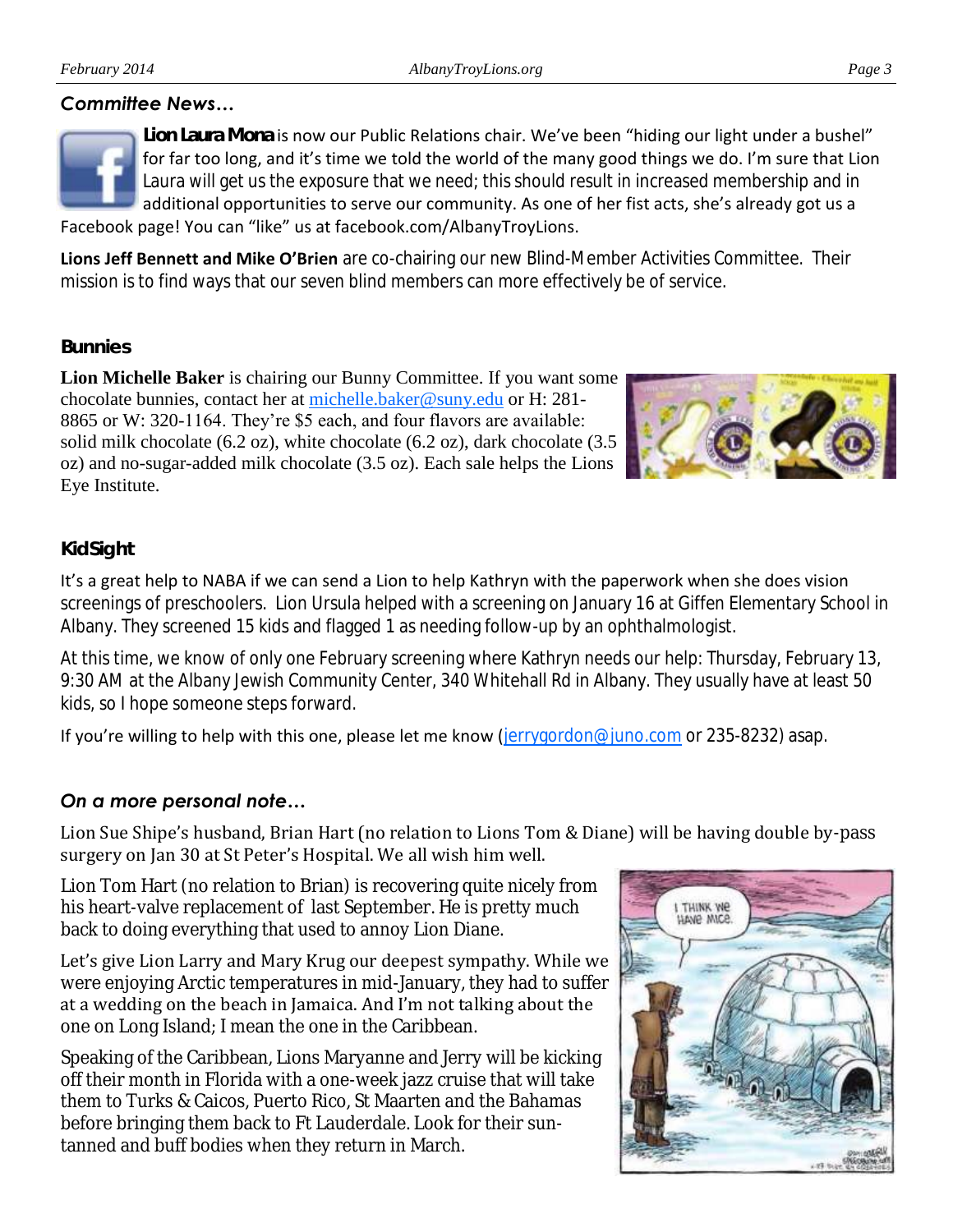

Our next **BLOOD DRIVE** will be **Tuesday March 4, from 1-6 PM** at the Hilton Garden Inn in Troy. We need volunteers:

- To work at the registration desk and the canteen at the drive,
- ◆ And to donate blood.

If you can do any or all of these, please sign up with KL Carol at **cquantoc@nycap.rr.com** or **664-3901**.

*Future blood drives: ; June at TBD; September at TBD; December at TBD.*

*Happy Birthday!*

Happy **February** birthday to these A&T Lions:

5th - Dave Levine 20th - Nick DeMarte 22nd - Mike Farrell



*Happy Anniversary!*

Happy Lions Anniversary to only one **February** inductee:

Katie Allen - 2 years

| February 2014  |                       |         |                                                      |                                          |                       |                                                          |
|----------------|-----------------------|---------|------------------------------------------------------|------------------------------------------|-----------------------|----------------------------------------------------------|
| Sunday         | Monday                | Tuesday | Wednesday                                            | Thursday                                 | Friday                | Saturday                                                 |
|                |                       |         |                                                      |                                          |                       | <b>District</b><br>cabinet<br>meeting. See<br>p6         |
| $\overline{2}$ | 3                     | 4       | 5<br>6pm: Meeting<br>at Red Front.<br>See p 2        | 6                                        | 7                     | 8<br>Zone meeting<br>In Waterford.<br><b>Details TBA</b> |
| 9              | 10                    | 11      | 12                                                   | 13<br>KidSight<br>screening.<br>See p 3. | 14<br>Valentine's Day | 15                                                       |
| 16             | 17<br>Presidents' Day | 18      | 19<br>6pm: Board<br>meeting at<br><b>Rte 7 Diner</b> | 20                                       | 21                    | 22                                                       |
| 23             | 24                    | 25      | 26                                                   | 27                                       | 28                    |                                                          |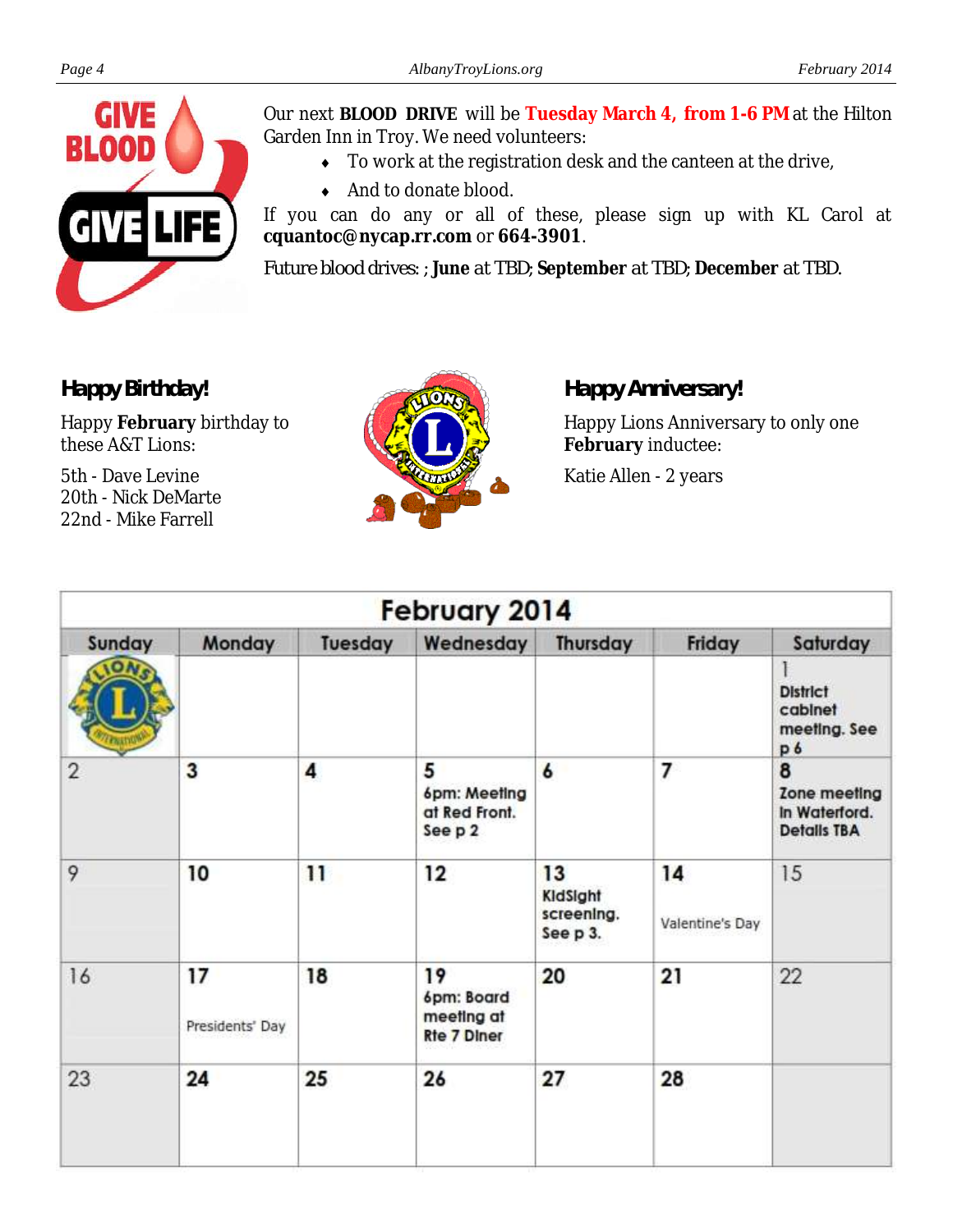### **Give the Gift of Sight This Holiday Season!**

#### **Support Blind Children** By Purchasing a "Through Their Eyes - The Gift of Sight" 2014 Calendar

Each month showcases original artwork created by Capital District children expressing their appreciation for the gift of sight.

Every calendar sold benefits underprivileged children in need of eye care. This calendar is about children helping children.



\$8.00 per Calendar / No Tax Due / Shipping Included Make checks payable to: Lions Eye Bank at Albany 6 Executive Park Drive Albany, NY 12203





The Real Reason The Ice Caps Are Melting.